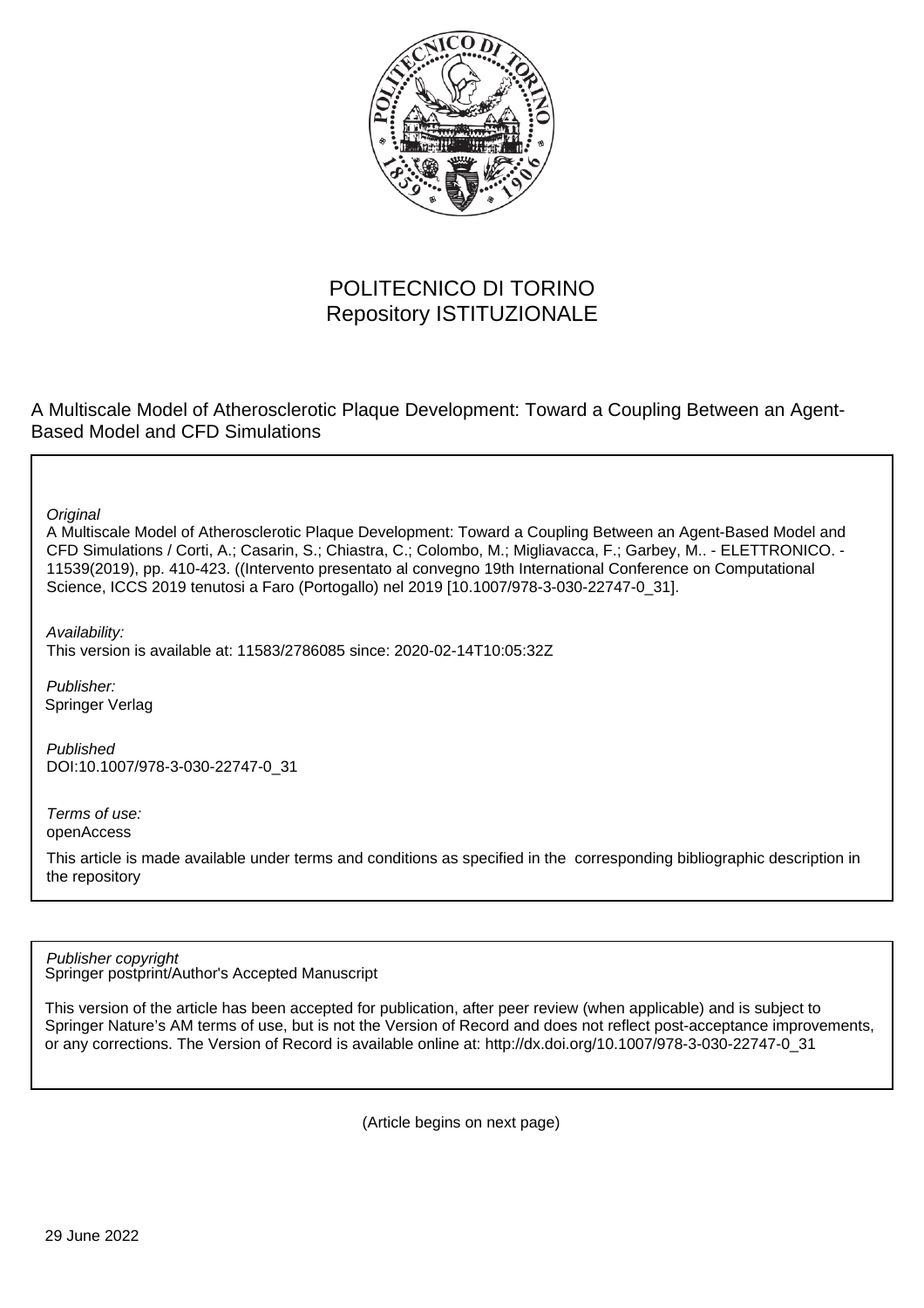# **A Multiscale Model of Atherosclerotic Plaque Development: toward a Coupling between an Agent-Based Model and CFD Simulations**

Anna Corti<sup>1</sup>, Stefano Casarin<sup>2,3</sup>, Claudio Chiastra<sup>1,4</sup>, Monika Colombo<sup>1</sup>, Francesco Migliavacca<sup>1</sup>, and Marc Garbey<sup>2,3,5</sup>

<sup>1</sup> LABS, Department of Chemistry, Materials and Chemical Engineering "Giulio Natta". Politecnico di Milano, Milan, Italy

<sup>2</sup> Center for Computational Surgery, Houston Methodist Research Institute, Houston, TX, USA <sup>3</sup> Department of Surgery, Houston Methodist Hospital, Houston, TX, USA

<sup>4</sup> PoliToBIOMed Lab, Department of Mechanical and Aerospace Engineering, Politecnico di Torino, Turin, Italy

<sup>5</sup> LASIE UMR 7356 CNRS, University of La Rochelle, La Rochelle, France scasarin@houstonmethodist.org

**Abstract.** Computational models have been widely used to predict the efficacy of surgical interventions in response to Peripheral Occlusive Diseases. However, most of them lack of a multiscale description of the development of the disease, which it is our hypothesis being the key to develop an effective predictive model. Accordingly, in this work we present a multiscale computational framework that simulates the generation of atherosclerotic arterial occlusions. Starting from a healthy artery in homeostatic conditions, the perturbation of specific cellular and extracellular dynamics led to the development of the pathology, with the final output being a diseased artery. The presented model was developed on an idealized portion of a Superficial Femoral Artery (SFA), where an Agent-Based Model (ABM), locally replicating the plaque development, was coupled to Computational Fluid Dynamics (CFD) simulations that define the Wall Shear Stress (WSS) profile at the lumen interface. The ABM was qualitatively validated on histological images and a preliminary analysis on the coupling method was conducted. Once optimized the coupling method, the presented model can serve as a predictive platform to improve the outcome of surgical interventions such as angioplasty and stent deployment.

**Keywords:** Agent-Based Model, Computational Fluid Dynamics, Peripheral Occlusive Diseases, Atherosclerosis, Multiscale Model.

# **1 Introduction**

Peripheral Arterial Occlusive Diseases (PAODs) hold a high incidence worldwide with more than 200 million people affected annually [1]. Their etiology is mainly attributa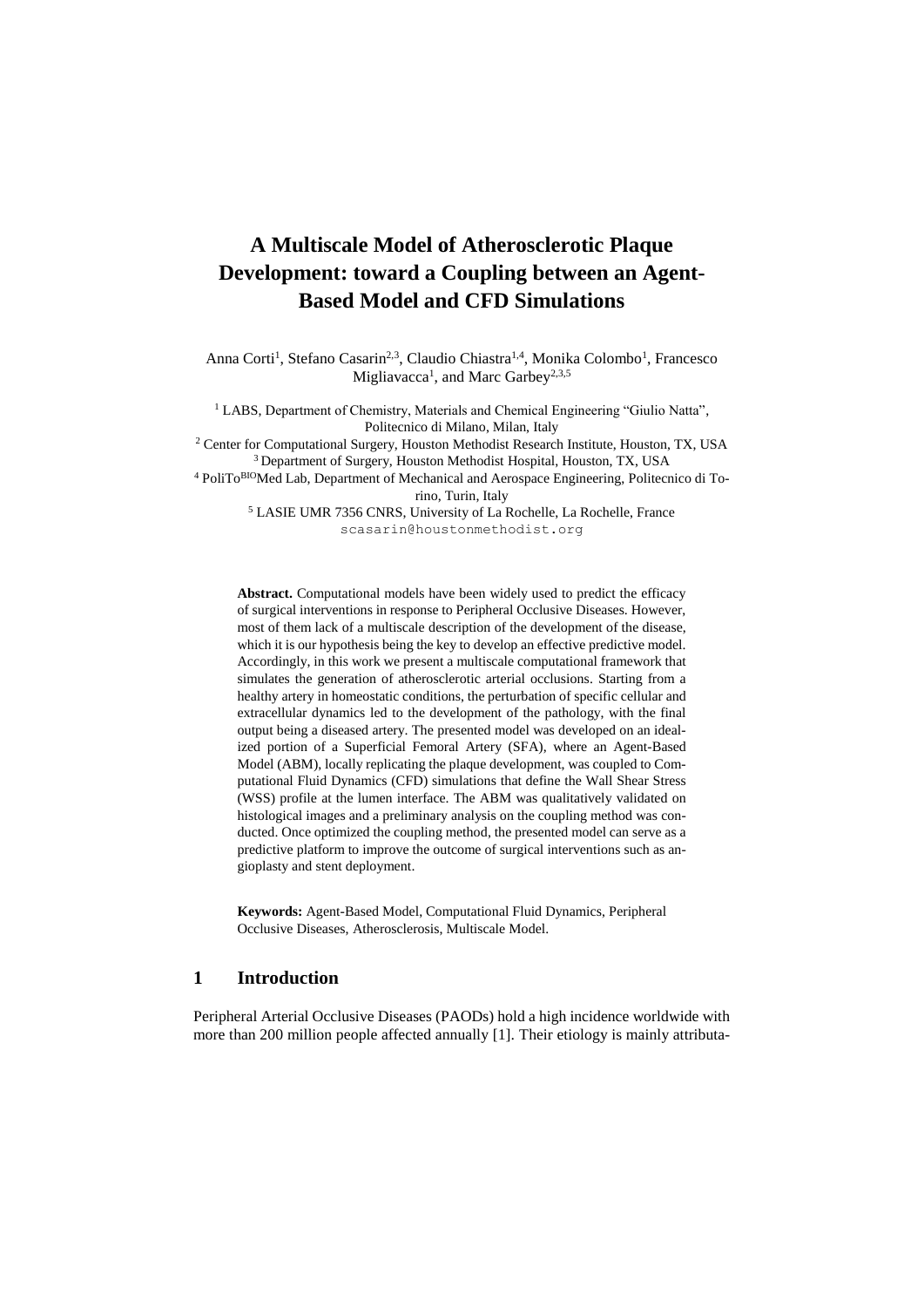ble to atherosclerosis, a chronic inflammation of the arterial wall that causes the narrowing of the lumen through the build-up of a fatty plaque [2] and that preferentially develops in sites affected by a low or oscillatory Wall Shear Stress (WSS) profile [16].

The consequences of severe PAODs range from limb gangrene insurgence, which ultimately requires the amputation of the foot or leg, to the spreading of atherosclerosis to other parts of the body up to exposing the patient to high risk of heart attack and stroke [3].

Percutaneous Trans-luminal Angioplasty (PTA), with or without stent, and Vein Graft Bypass (VGB) are the preferred interventions aimed to restore the physiological circulation. These procedures suffer of a high rate of long-term failure, with a 3-years patency of 60% and a 5-years patency of 70% for PTA and VGB respectively [4].

Mathematical models, combined with computational simulations, are powerful tools that can offer a virtual environment to test clinical hypotheses and to drive the improvement of surgical interventions.

In this optical, many works simulated the post-surgical follow-up of both PTA and VGB procedures by using a heterogeneous thread of computational techniques [5-9]. Among them, Agent-Based Models (ABMs) proved themselves effective especially to model pathophysiological processes in which spatial interactions play a major role [10].

A large stream of related ABMs can be found in literature, but most of them performed their simulations by starting from healthy arteries [5,11,12]. In others, the atherosclerotic plaque was introduced to provide a more realistic geometrical configuration for the pre-intervention condition, but without being generated as a consequence of the pathological agents' dynamic [13]. To the best of our knowledge, only few works addressed the modeling of atherosclerotic plaque formation and progression with an ABM approach, most of them by focusing on the inflammatory and immune events occurring in early atherosclerosis [14,15].

Our hypothesis is that the pathology history plays a key role in the intervention outcome. Consequently, an effective predictive model of surgical outcome must replicate the multiscale dynamics that lead to the formation of the atherosclerotic plaque itself. The multiscale character of our approach is of crucial importance as triggering mechanisms and pathology development operate on different time and space scales, respectively seconds vs. weeks and tissue vs. cellular.

Accordingly, this work presents a computational model in which, starting from an artery in homeostatic conditions, the perturbation of specific cellular and extracellular dynamics led to the development of the pathology, ending up with a diseased artery.

The presented model was developed on an idealized portion of a Superficial Femoral Artery (SFA), where an ABM, locally replicating the plaque development, was coupled to Computational Fluid Dynamics (CFD) simulations defining the WSS profile at the wall.

# **2 Methods**

Fig. 1 shows the structure of the computational framework. Starting from an idealized 3D model of SFA, CFD simulations compute the WSS distribution along the entire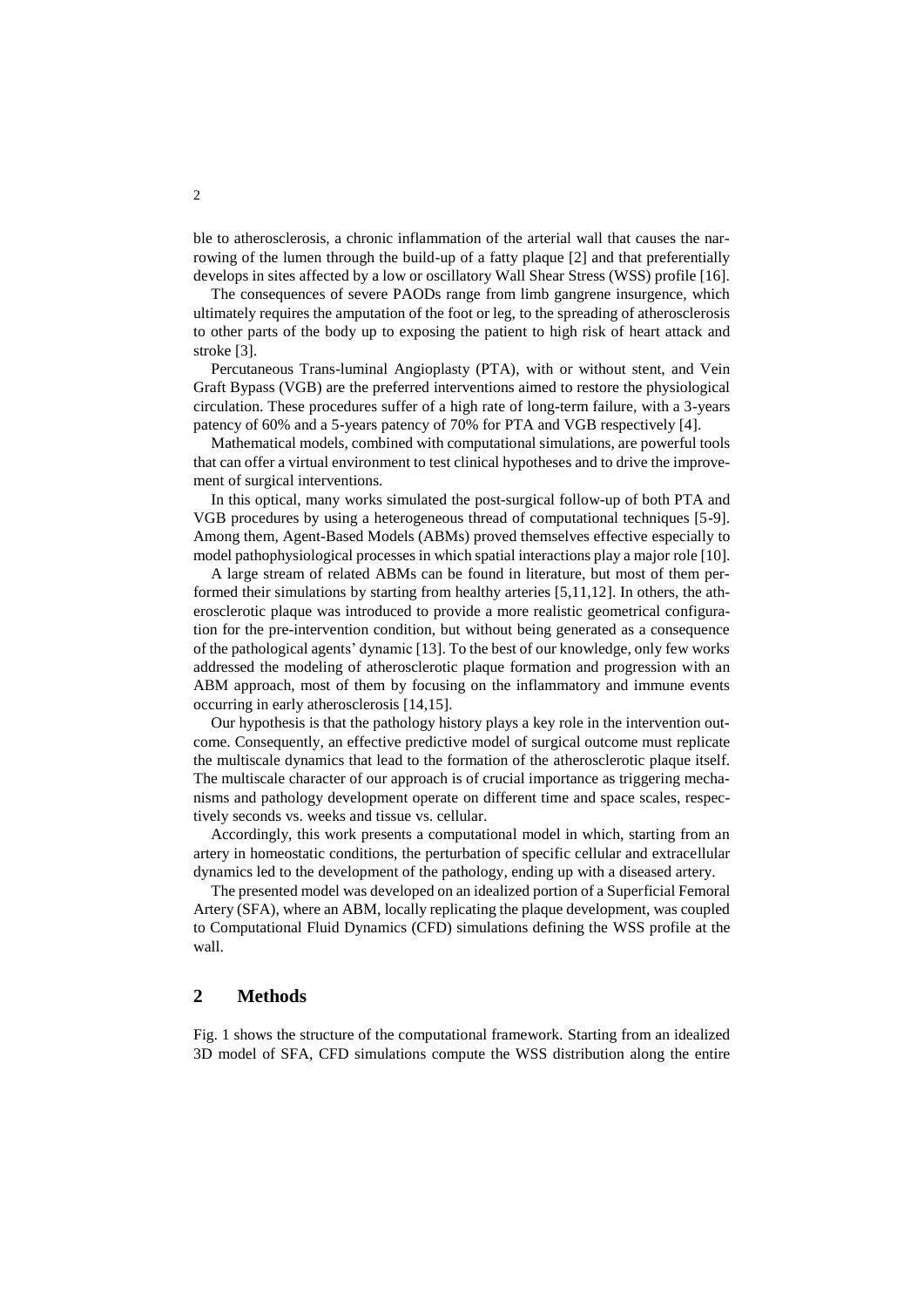lumen interface. Then, a discrete number ( $M = 10$ ) of 2D cross-sections is selected and an ABM is implemented for each of them in order to locally replicate the cellular and extra-cellular dynamics driving the wall remodeling.



**Fig. 1. Computational Workflow**. Starting from an idealized 3D model of SFA, the geometry is prepared for the CFD simulation that gives in input to the ABM the WSS profile at the lumen interface. The ABM performs the cellular and extracellular dynamics that modify the geometrical profile. A new 3D geometry is retrieved in output from the ABM module and the loop re-starts.

The resulting geometrical alterations, described by the ensemble of the *M* ABMs outputs, imply a variation of the flow/pressure pattern, and consequently of the WSS profile, which needs to be re-evaluated by coupling back the ABMs to the CFD simulation. For this purpose, a new 3D geometry is reconstructed starting from the *M* newly obtained 2D cross-sections. The CFD simulation is finally re-run with the same modalities and the loops re-starts.

The CFD simulation and the ABM, embedded in the dashed orange box in Fig. 1, constitute the core of the multiscale model. The first simulates at tissue level the average hemodynamics in a heartbeat, which is on the scale of seconds, while the second operates at cellular level on the scale of weeks.

The continuous interaction between wall remodeling and hemodynamics is captured by an iterative four-step cycle consisting in: i) geometry preparation and meshing, ii) CFD simulation, iii) ABM simulation, and iv) coupling and retrieval of the new 3D geometry. Cited steps are separately described below.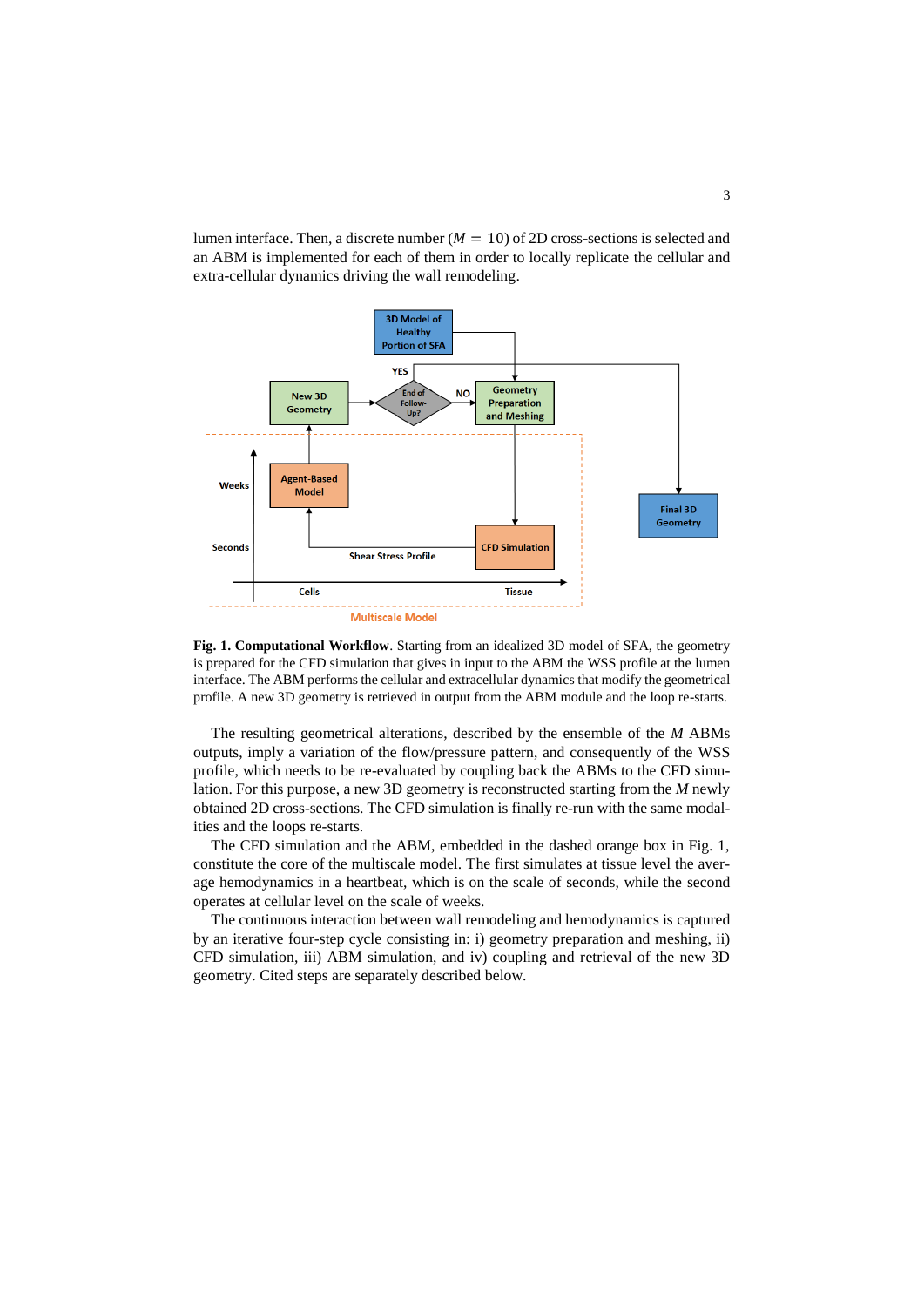#### **2.1 Geometry Preparation and Meshing**

An idealized 3D geometry resembling a tortuous portion of SFA was initially built by using Rhinoceros® software (v. 6.0, Robert McNeel & Associates, Seattle, WA, USA).

The geometry presents a centerline with length  $L_{cent} = 84.023$  mm, and circular inlet and outlet sections with diameters  $D_{inlet} = 4.1$  mm and  $D_{outlet} = 3.708$  mm respectively.

The model was imported in ICEM CFD® (v. 18.0, Ansys, Inc., Canonsburg, PA, USA) and the geometry was discretized with tetrahedral elements and 5 boundary layers of prism elements close to the walls. The hybrid tetrahedral and prism mesh was created with the Octree method and globally smoothed by imposing 5 smoothing iterations and a quality criterion up to 0.4.

The 3D model was finally exported to Fluent® (v. 18.0, Ansys, Inc. Canonsburg, PA, USA) to perform the CFD simulations.



**Fig. 2. 3D geometry preparation and meshing.** A 3D portion of SFA is built in Rhinoceros® 6.0 (a) and *M=10* 2D cross sections selected for the future ABM analysis. The geometry is then discretized and meshed in preparation for the CFD simulation (b).

#### **2.2 CFD Simulation**

Steady-state CFD simulations were performed on the 3D geometry presented in Section 2.1. The choice of a steady state simulation is justified by the fact that the ABM is updated with a time step of 1 hour, while the cardiac output waveform is in the order of the seconds. In addition, at this stage of development of our framework, an inlet pulsatile waveform analysis would have been too much time consuming. We can then accept that the current ABM implementation is insensitive to the transient of WSS within a single heartbeat.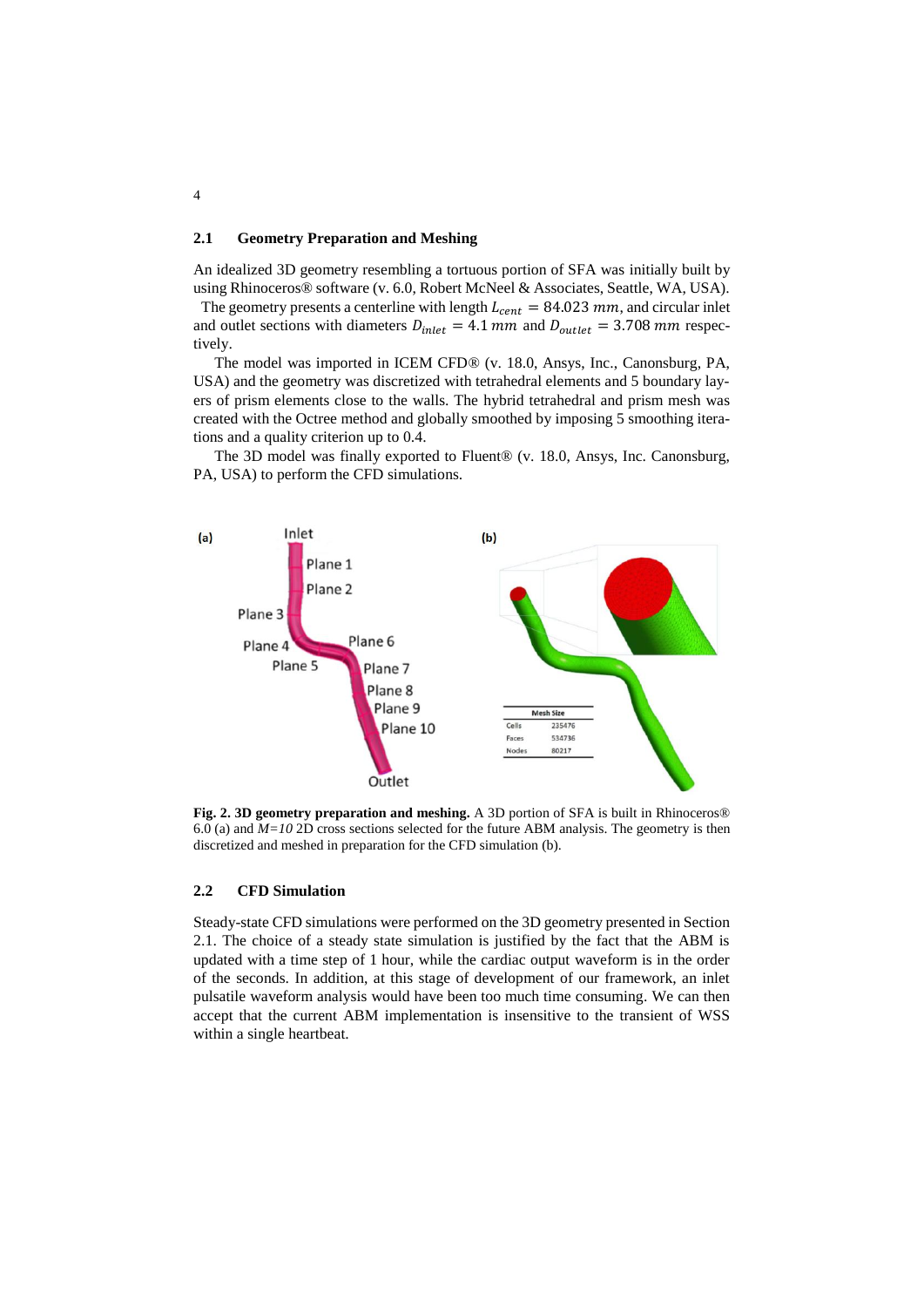At the inlet cross-section, a parabolic velocity profile, whose mean velocity was derived from the analysis of patient's Doppler ultrasound image at the femoral artery level [18], was imposed.

A reference zero pressure was applied at the outlet cross-section, while no-slip condition was chosen for the arterial walls, here supposed as a rigid structure. Blood was modeled as a non-Newtonian fluid with a density of  $1060 \text{ kg/m}^3$  and a viscosity defined by Caputo et al., as in [21].

A pressure-based couple method was adopted, with a least square cell-based scheme for the spatial discretization of the gradient, a second-order scheme for the pressure and a second-order upwind scheme for the momentum spatial discretization.

## **2.3 ABM Simulation**

The following description refers to a single implementation of the ABM, which basic principles are the same for each loop iteration and for each cross section selected.

The ABM, implemented in Matlab® (v. 2016b, MathWorks, Natick, MA, USA), locally simulates the alterations due to atherosclerotic insurgence at cell-tissue level starting from a homeostatic condition. It is important to highlight how the model is developed net of atherosclerosis risk factors, so that the insurgence of the pathology is exclusively associated with the alteration of WSS profile.

The main structure of the ABM follows the one developed by Garbey et al. [17] in the study of VGB post-surgical adaptation, differing however in agent types and simulated events.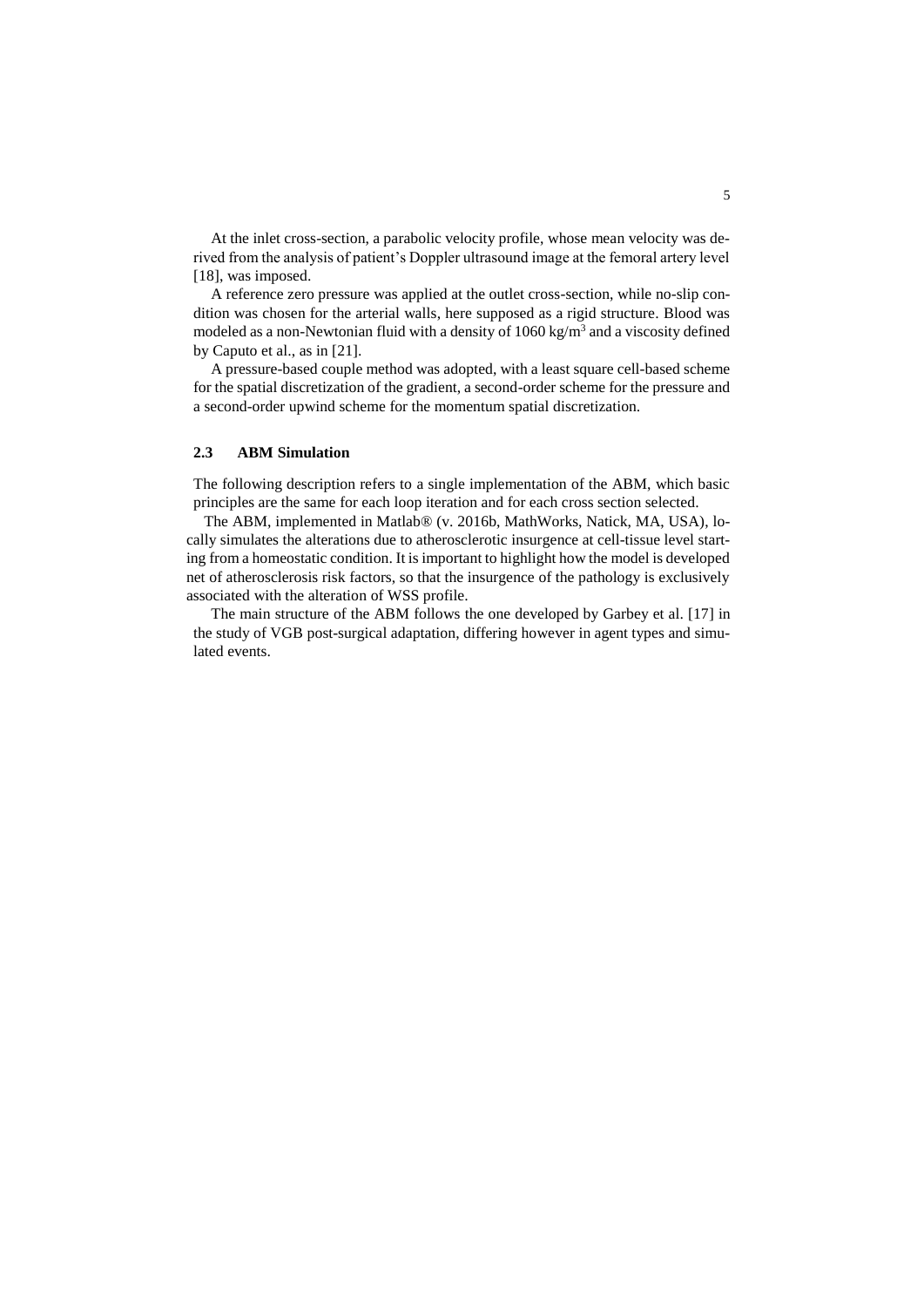The simulation flowchart is showed in Fig. 3.



**Fig. 3. ABM simulation flowchart.**

The model is initialized to reflect the initial 2D geometry. Then, the cellular, extracellular, and lipid dynamics are performed. The latters are strongly influenced by the hemodynamics profile which can promote either the maintaining of a homeostatic condition or the progression to a pathological one. Cited dynamics imply a certain level of perturbation within the arterial wall, which adjusts to the new conformation defining the new geometrical properties.

The simulation arrests either if a level of stenosis greater than 50% is recorded or at the end of the chosen follow-up time.

The dynamic of each agent is described with a probability law and the simulation is performed with a Monte Carlo method in order to introduce a level of randomness that simulates the noise characterizing a true experimental setup.

The resulting stochastic nature of the ABM makes necessary to run *N* independent simulations starting from the same initial condition and taking as output the average of them. A reasonable tradeoff between computational time and minimization of the standard deviation was reached by setting *N=10*.

6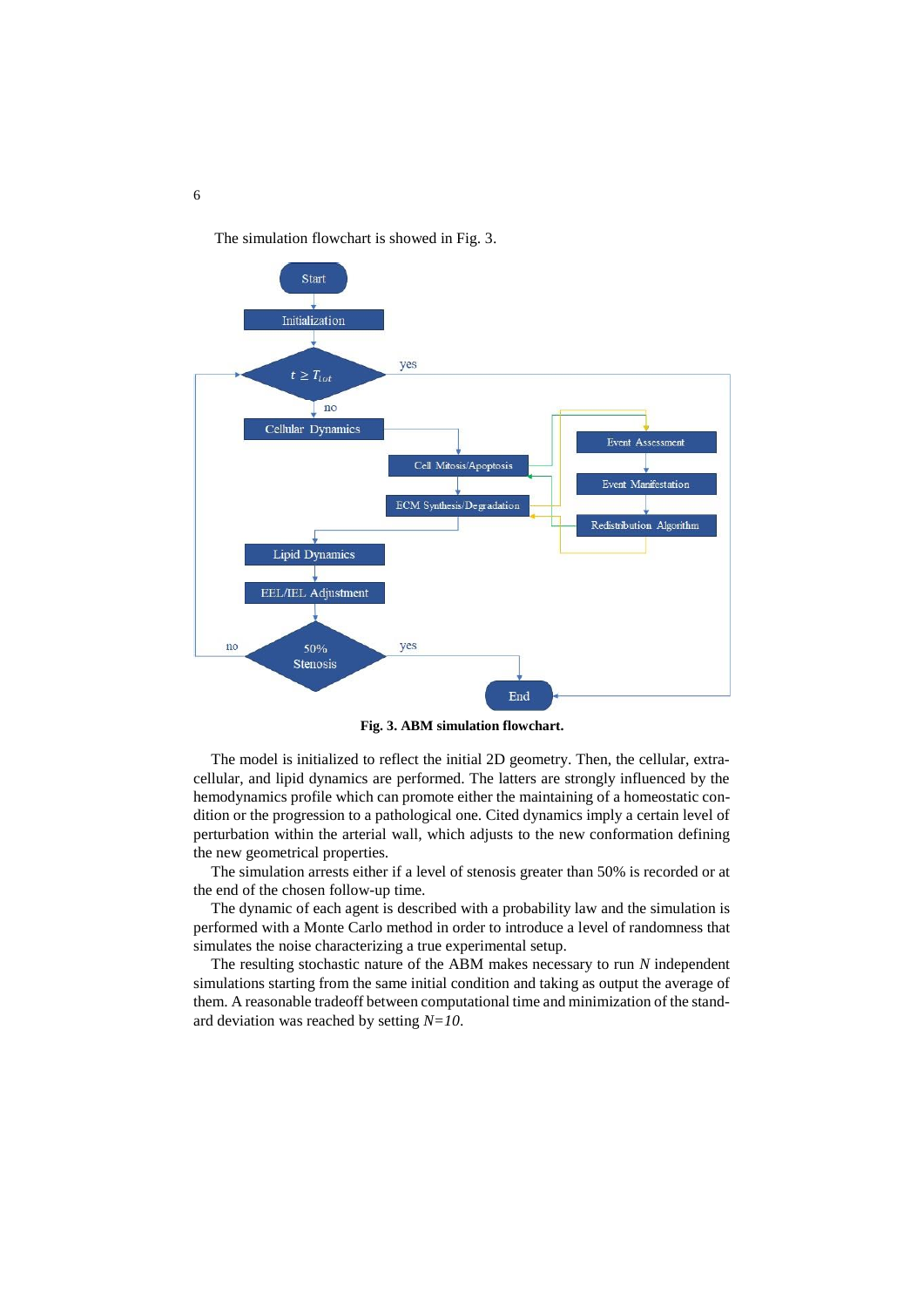**Initialization.** The ABM lays on a <130 x 130> hexagonal grid such as each site is surrounded by 6 neighbors that determine its local environment that affects its state.

According to the vessel's anatomy, a 2D circular cross-section of the artery is generated with the wall composed by 3 concentric layers, i.e. tunica intima, media and adventitia. Each site within the wall is occupied by an agent randomly assigned to be a cell or an ECM, according to the relative tissue density. Sites belonging to the lumen or to the portion external to the wall are instead empty.

The process of atherosclerotic formation is triggered in regions interested by a low WSS profile where the altered flow damages the endothelial layer which consequently allows for lipid infiltration and subsequent accumulation within the arterial wall [2].

Accordingly, the ABM is informed with an initial WSS distribution obtained from CFD simulations and used to associate to each site *i* at the lumen wall a level of endothelial dysfunction, defined as it follows:

$$
D(WSS)^i = D^i = \begin{cases} 1 - \frac{WSS^i}{WSS_0}, & \text{if } WSS^i < WSS_0\\ 0, & \text{otherwise} \end{cases} \tag{1}
$$

 $WSS^i$  is the shear stress recorded at site i and  $WSS_0 = 1 Pa$  is the threshold of WSS below which the atherosclerotic process is initiated.  $WSS_0$  was chosen based on the work of Peiffer et al. [19] where plaques are localized in area exposed to WSS < 1 Pa, while a physiological range in the SFA is typically between 1.5-2 Pa [19].

The level of endothelial dysfunction drives the state of alteration, labeled as  $A^{i,k}(D^i,d)$ , responsible for the atherosclerosis initiation.  $A^{i,k}(D^i,d)$  represents the level of alteration originated by the site i and perceived by site k. It is computed for each site belonging to the wall and it propagates instantaneously across it from the i-th site of origin with isotropic diffusion and with a peak of intensity identified by  $D^i$ , in formula:

$$
A^{i,k}(D^i,d) = A^{i,k} = D^i * e^{-\frac{1}{2} \left(\frac{d}{4\phi t}\right)^2},\tag{2}
$$

where  $d$  is the distance between sites i and  $k$ , and  $\phi$  the diffusion constant.

The ensemble of the alteration states defines the level of inflammation *I* that interests each site *k* of the wall. The resulting state of inflammation for a given *k* writes

$$
I^k = \sum_{i=1}^{N_E} A^{i,k},\tag{3}
$$

where  $N<sub>E</sub>$  is the number of sites initially belonging to the endothelial layer. In presence of an atherogenic WSS profile, the mechanisms of plaque formation are activated, including lipid dynamics together with an increased mitotic and synthetic cellular activity in the intima, while, with an atheroprotective profile, the homeostatic condition of a healthy artery is maintained.

**Agents Dynamics.** For qualitative validation purposes, the ABM was first run on a single cross section for a 2 months follow-up and with a 1 hour time step, in correspondence of which the grid is randomly scanned to compute the agents' dynamics.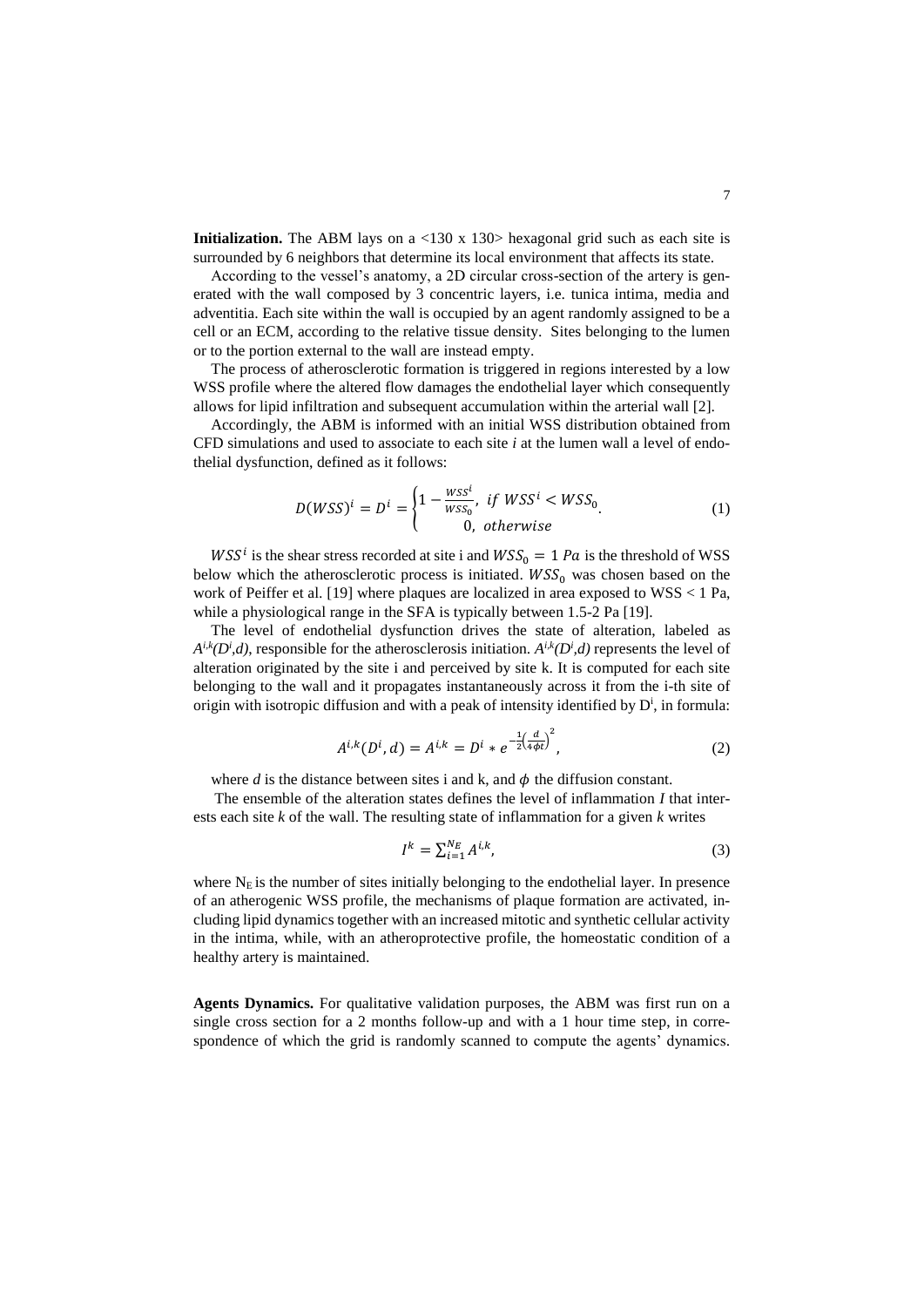Once the AMB will be coupled to the CFD module, the running time will change according to the coupling time chosen and the ABM analysis obviously extended to all the *M* cross sections.

Every site containing a cell is accessed with a frequency of  $T_{cell} = 12$  hours, while the ones containing Extra-Cellular Matrix (ECM) every  $T_{matrix} = 2 \text{ hours}$ . To determine whether the potential event is happening, a Monte Carlo method is applied, for which a random number test  $\in [0; 1]$  is generated by the CPU and compared with the probability of the event itself, here labeled as  $p_{event}$ . If  $p_{event} > test$ , the event happens, otherwise the algorithm explores the next active site.

The events investigated were cellular mitosis/apoptosis, ECM deposition/degradation and lipids infiltration. Their densities of probability are reported below.

First, a baseline density of probability was defined for both mitosis/apoptosis and ECM deposition/degradation with Eq. (4) and Eq. (5) respectively:

$$
p_{mit} = p_{apop} = \alpha_1 \tag{4}
$$

$$
p_{prod} = \beta * p_{deg} = \alpha_4 \tag{5}
$$

 $\alpha_1$ ,  $\alpha_4$  and  $\beta$  were chosen to maintain a homeostatic balance between mitosis/apoptosis and ECM production/degradation. Accordingly,  $\alpha_1$  and  $\alpha_4$  were set to compensate the different cellular and extracellular timeframe, i.e.  $\alpha_1 = \frac{1}{T}$  $\frac{1}{T_{matrix}}$  = 0.05 and  $\alpha_4$  = 1  $\frac{1}{T_{cell}}$  = 0.008. Finally,  $\beta$  was calibrated for each layer in order to compensate the tendency of the model to preferentially degrade ECM due to the prevalence of ECM on cells. The model was run for a 2 months follow-up with several tentative β values and the ratio between final and initial ECM concentration,  $\frac{ECM_f}{ECM_i}$ , was computed. As the choice must ensure the maintaining of a homeostatic condition,  $\beta$  was chosen by interpolating the  $\frac{ECM_f}{ECM_i}$  vs.  $\beta$  plot in correspondence of  $\frac{ECM_f}{ECM_i} = 1$ , such as  $\beta =$ {1.57,1.57,2.5} for intima, media and adventitia, respectively.

Eq. (4) and Eq. (5) represent the minimum set of equations to reproduce a homeostatic condition. Within the process of plaque formation, i.e. in presence of at least one endothelial site exposed to  $WSS < WSS_0$ , while media and adventitia maintain baseline activities, cellular mitosis is perturbed within the intima as it follows:

$$
p_{mit} = \begin{cases} \alpha_1 \cdot (1 + \alpha_2 l^k) \; if \; n_{lip} = 0 \\ \alpha_1 \cdot (1 + \alpha_2 l^k) (1 + \alpha_3 n_{lip}) \{1 + \exp(-d_{lumen}^k)\} \; if \; n_{lip} \neq 0 \end{cases} \tag{6}
$$

Similarly, the production of ECM in intima writes

$$
p_{prod} = \begin{cases} \alpha_4 \cdot (1 + \alpha_2 l^k) \, if \, n_{lip} = 0 \\ \alpha_4 \cdot (1 + \alpha_2 l^k) \big( 1 + \alpha_3 n_{lip} \big) \{ 1 + \exp(-dist_{lumen}^k) \} \, if \, n_{lip} \neq 0 \end{cases} \tag{7}
$$

 $\alpha_2 = 1.5$  drives for the perturbation due to the inflammation state of the specific site,  $I^k$ ,  $\alpha_3 = 0.1$  accounts for the influence of the surrounding  $n_{lip}$  lipids. Finally,  $d_{lumen}^k$ is the distance of the site k from the lumen. With this formulation, the probability of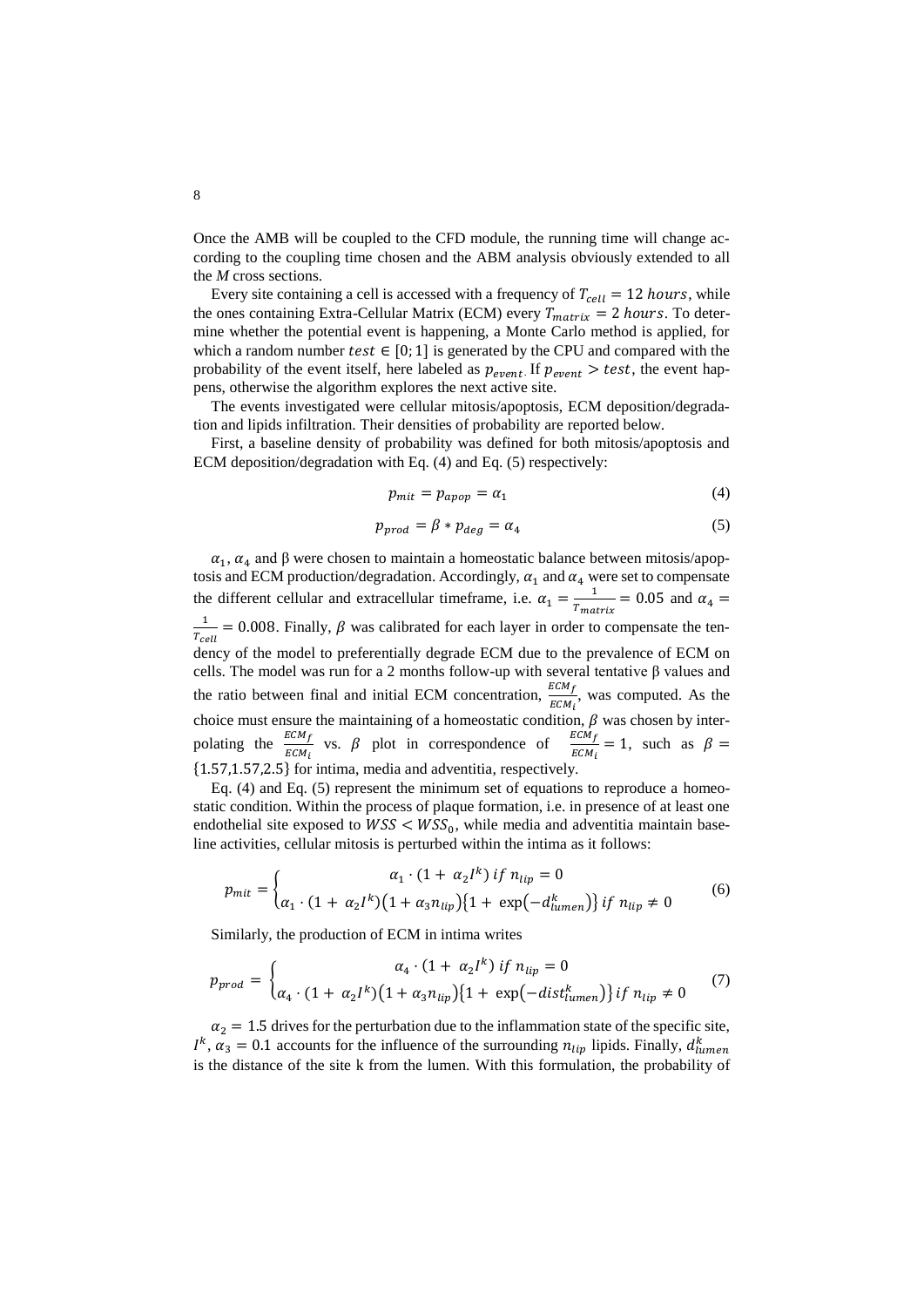mitosis and ECM production increases with the number of surrounding lipids and the closeness to the lumen.

The process of lipids infiltration only allows one lipid at the time to extravasate with a probability defined as it follows:

$$
p_{lipid} = \alpha_5 (1 + I^k) \{ 1 + \alpha_6 \cdot \exp(-dist_{lip}^k) \} \left( 1 + \frac{n_{lip}}{\alpha_7} \right),\tag{8}
$$

where  $\alpha_5 = 0.05$  drives the probability of infiltration, while  $\alpha_6 = 10$  accounts for the increased probability of a lipid to occupy a site k near to another lipid agent in the wall, whose distance is *dist*<sup>k</sup><sub>lip</sub>. Finally, the term  $\left(1 + \frac{n_{lip}}{g_a}\right)$  $\frac{u_{tp}}{a_7}$  allows for the formation of a lipid cluster in order to build up the fatty plaque, with  $\alpha_7 = 6$  being a normalization constant to maintain the ratio in the interval [0;1].

**Tissue Plasticity and Geometrical Regularization.** The perturbation carried by the agents at the level of the wall is recovered by following a principle of free energy minimization. The sites belonging to the wall are re-arranged accordingly.

For example, in order to free a site for a newly introduced element, the mitotic/synthetic cell moves the surrounding elements either towards the lumen or the external support, respectively if the cell belongs to the intima or to the media/adventitia. The same principle applies in case of vacation of a site, i.e. cell apoptosis or ECM degradation, but with a reverse movement. Finally, the structure of the model is regularized and adjusted at each time step to obtain a smooth profile at each interface.

#### **2.4 Retrieval of the New 3D Geometry**

In an optical of an ABM-CFD coupling,  $N = 10$  independent simulations were conducted for each of the  $M = 10$  pre-selected cross sections of the artery. The new 3D geometry was generated from the ensemble of the ABM solutions of each cross section that mostly resemble the corresponding average solution as regards i) lumen radius, ii) external radius, and iii) plaque size.

For each ABM output labeled as  $i = \{1,...,N\}$  lumen and external radius and plaque thickness as function of  $\vartheta$  were computed once assumed that they can be represented in polar coordinates. Being  $\vartheta$  the angle in degrees, and the aforementioned quantities indicated as  $R_j^i(\vartheta)$ , with j=1,2,3, respectively.

The corresponding deviation,  $\Delta^i$ , from the average configuration,  $\overline{R_j(\vartheta)}$ , is defined in Eq. (9) as:

$$
\Delta^{i} = \sum_{j=1}^{3} \int_{0}^{2\pi} w_{j} \sqrt{(R_{j}^{i}(\vartheta) - \overline{R_{j}(\vartheta)})^{2}} d\vartheta, \tag{9}
$$

where  $w_j$  is the weight of the j-th measurement.

The cross section in output of the ABM associated with the lowest  $\Delta$  was selected and the criterion repeated for all the  $M = 10$  cross section in order to obtain the skeleton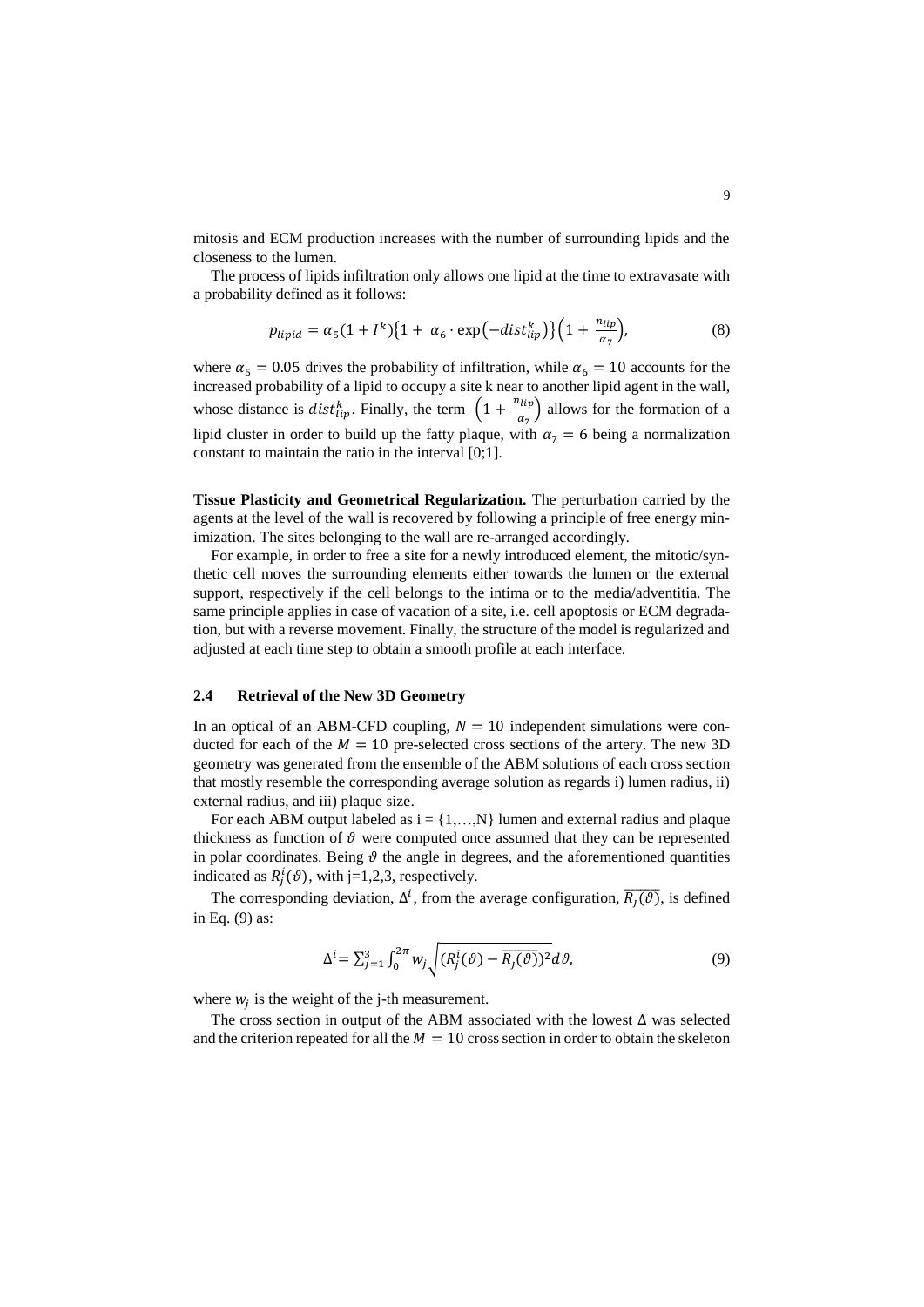of the new geometry. The 3D geometry was finally reconstructed in Rhinoceros® by lofting the lumen profiles of said sections.

Finally, a sensitivity analysis was performed to define the best coupling time between CFD simulations and ABM. The latter represents the effective time of running of the ABM and it needs to be a good compromise between accuracy of the results and computational effort required.

Three different cases were tested on a 14 days follow-up period. In the first two cases, coupling times of 7 and 3.5 days were adopted for the whole follow-up. In the third case, an adaptive method was used, in which the first coupling was performed after 7 days, and then every 3.5 days.

# **3 Results and Discussions**

#### **3.1 Atherosclerotic Plaque Generation**

The ability of the ABM to accurately replicate the plaque formation has been evaluated on a single cross section and on a 2 months follow-up. The dynamic of plaque development is on purpose accelerated in our model in order to reach a fast evaluation of the model.

Basing on the ABM results, i) output morphology of the model, and ii) its sensitivity to the WSS profile were analyzed.

**Output Morphology and Robustness.** Under atherogenic conditions, the ABM is able to generate an asymmetric lipid-rich atherosclerotic plaque with features resembling histological evidences, as shown in Fig. 4.



**Fig. 4. ABM-Histology Comparison.** (a) An ABM cross-section after 2 months of follow-up is compared with (b) a histology of coronary fibrous cap atheroma in a 24-years-old man [20].

10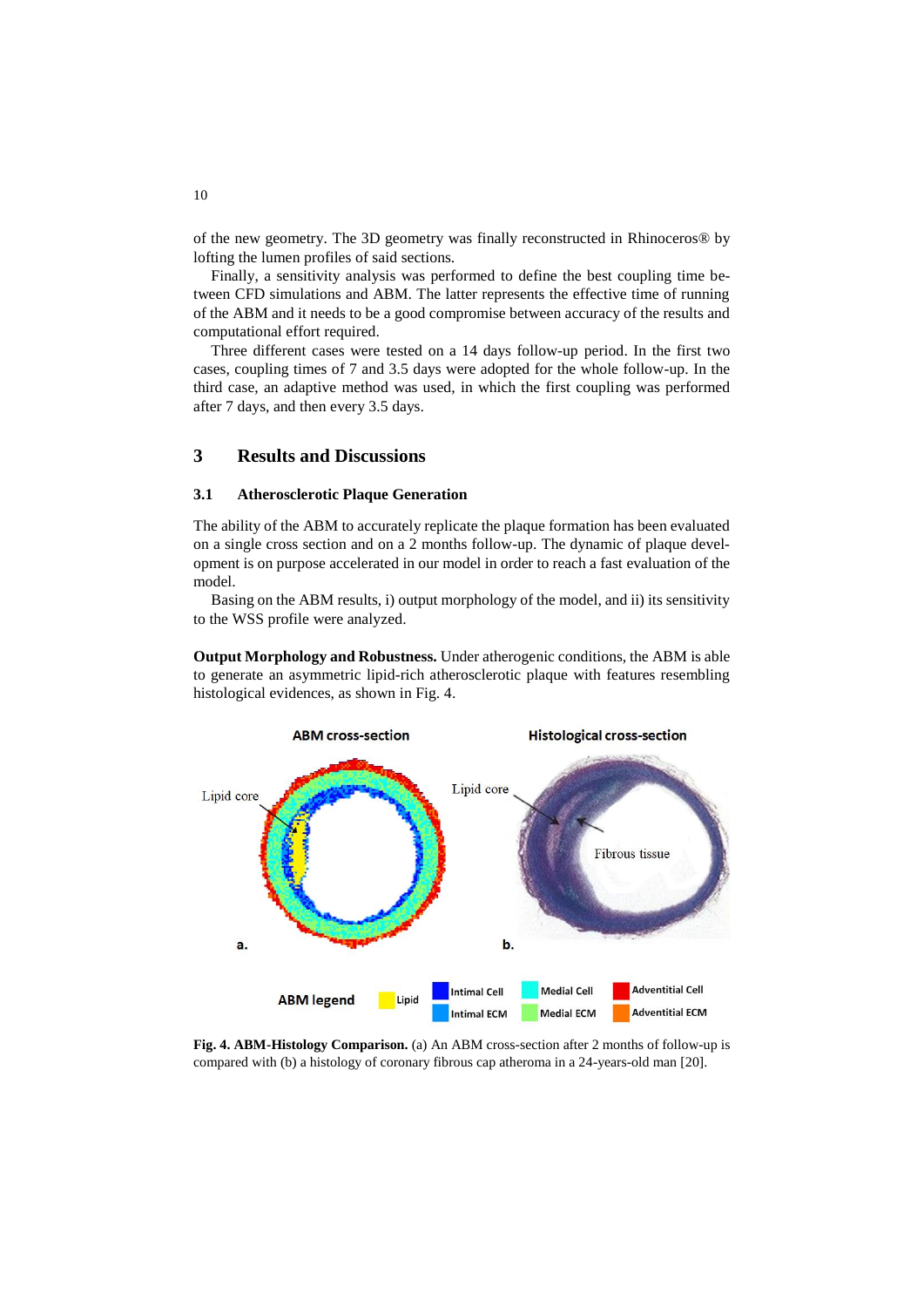In the histology shown in Fig. 4(b), a thick layer of fibrous intimal tissue covers the lipid core, while it is not present in the cross section generated by the ABM in Fig. 4(a). This is due to the fact that said layer is thought to form once the lipid infiltration process stops and the only active dynamic gets back to be cells and ECM related only.

In the presented simulations, at the end of the follow-up, lipids were still actively migrating into the intima and building the core up, thus the conditions for the thick fibrous layer to form were not present yet.

In Fig. 5, the temporal dynamics of intimal, Fig. 5(a), lumen, Fig. 5(b), medial, Fig. 5(c), and adventitial area, Fig. 5(d), normalized on their initial value are provided. As expected, a decrease of lumen area is appreciable. Its monotonic trend is the consequence of having replicated only the inward thickening of the intima, neglecting the initial enlargement of the vessel in response to early stages of plaque formation [22]. Also, coherently with the implemented baseline cellular and ECM dynamics, medial and adventitial areas remained stable.



**Fig. 5.** Temporal dynamics of intima area (a), lumen area (b), medial area (c) and adventitial area (d). Trends are normalized on their respective initial value at time 0. The N=10 independent simulations are reported in color, while the average one in bold black.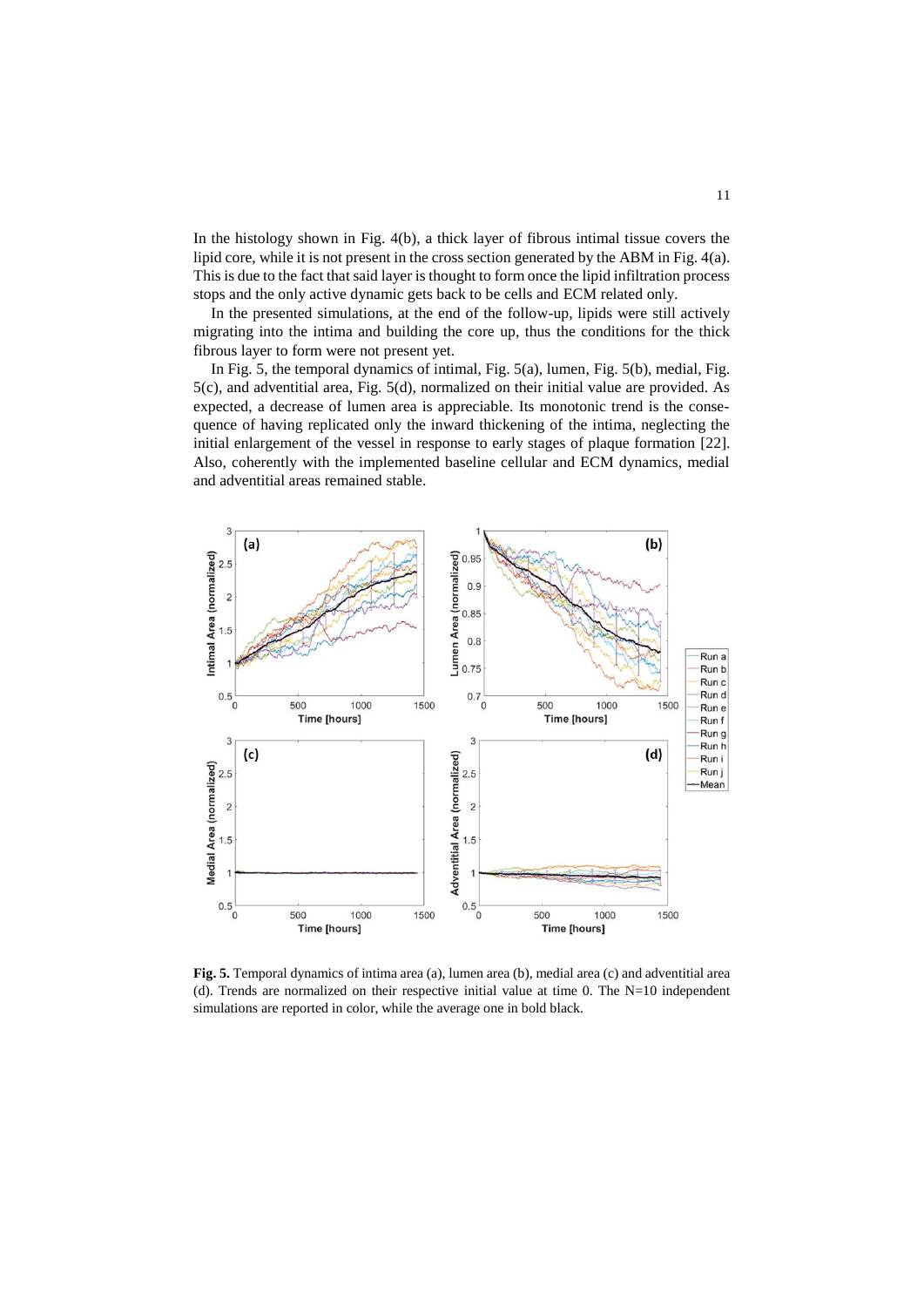**Sensitivity to WSS Profile.** The response of the ABM to 3 different WSS profiles was investigated, corresponding to an increasing level of atherogenic stimulus from case 1 to case 3. The classification depends on the percentage of lumen wall exposed to low WSS values and on the magnitude of the lowest peak of WSS (case1: 0.8% of lumen exposed with lowest peak  $WSS_{min} = 0.98 \text{ Pa}$ ; case 2: 16.5% of lumen exposed with lowest peak  $WSS_{min} = 0.69 Pa$ ; case 3: 52.6% of lumen exposed with lowest peak  $WSS_{min} = 0.10 Pa$ . For each case, 10 simulations were run on a 2 months follow-up and the related average stenosis output was evaluated.

As expected, the ABM responded differently to the 3 WSS profiles, predicting a greater rate of lumen area reduction with an increased level of atherogenicity. Specifically, a 10%, 20% and 80% stenosis for a low, medium and high severity of WSS distribution were obtained as reported in Fig. 6, where case 1 is the least prone to generate the plaque, while case 3 the most prone.



**Fig. 6. Sensitivity to WSS Profile.** The geometrical evolution of an ABM cross section on a 2 months follow-up with 15 days time step is provided for an increasing level of atherogenicity. For each case, one representative cross section is chosen among 10 independent simulations.

### **3.2 ABM-CFD Coupling**

The most suitable coupling profile between ABM and CFD was studied by running the complete framework described in Fig. 1 with a 14 days follow-up and with the modalities outlined in Section 2.4.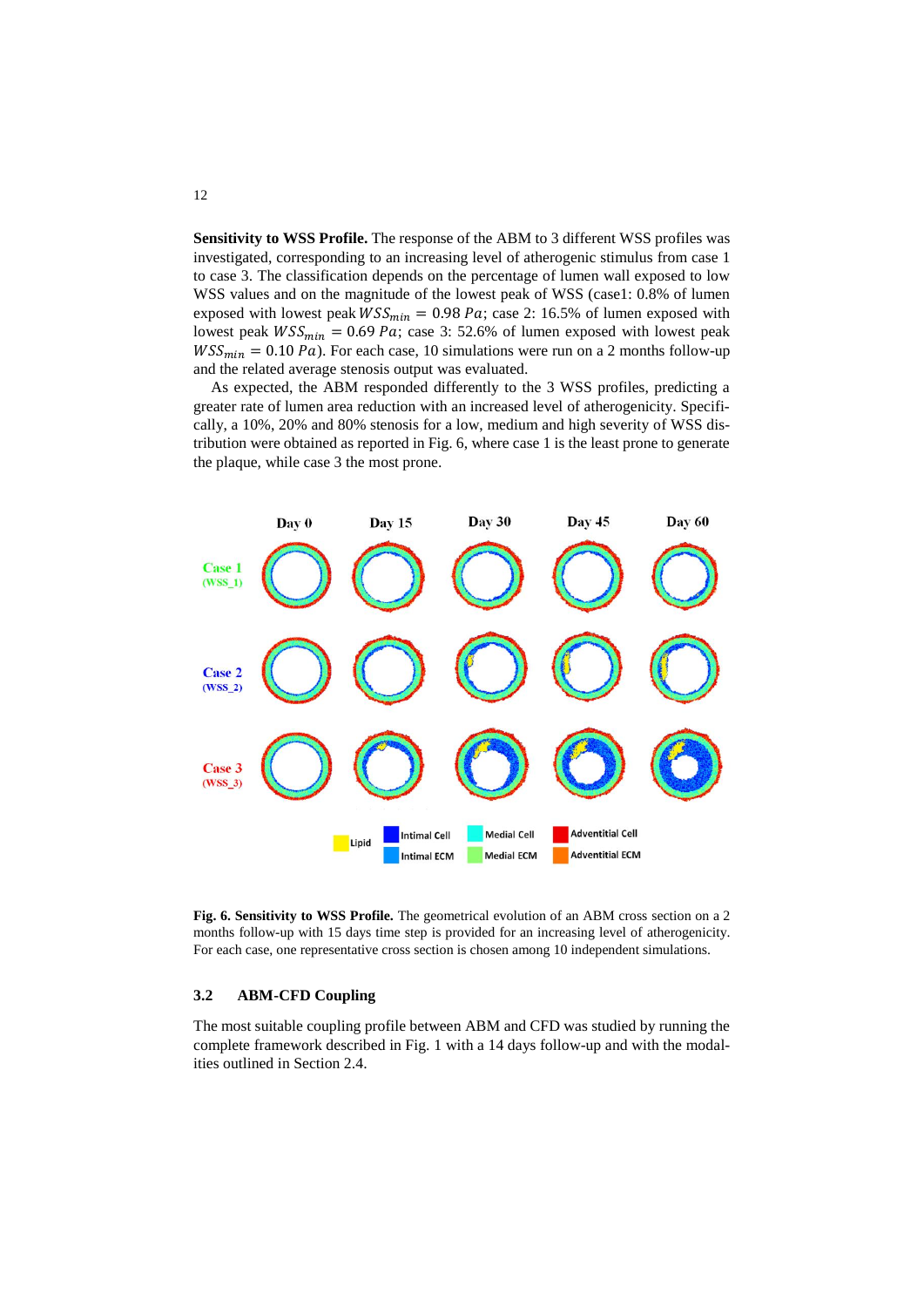From a preliminary analysis based on the temporal dynamic of lumen area, the choice of the coupling period did not imply any difference in the output. However, some differences have been locally recorded in planes originally exposed to a WSS profile close to 1 Pa. In these planes, being the boundary between non-pathological and pathological condition very thin, a longer coupling time is not suitable to catch potential switching behaviors between the two conditions. Consequently, the choice of the coupling should reflect the reasoning under these uncertain situations.

The latter suggests the use of a hybrid coupling time where the early phase of plaque development is simulated with a 3.5 days coupling time, which is then extended to 7 days when the system has stabilized. The latter coupling scheme will be tested in future developments.

## **4 Conclusions**

A coupled ABM-CFD computational framework of atherosclerotic plaque progression was developed. The novelty of our approach is that the plaque formation is the result of the alteration of cellular and extracellular agents' behavior at cell/tissue scale triggered by hemodynamic stimuli.

The 2D ABM qualitatively replicates the morphological/compositional changes associated with the pathophysiological condition.

The strengths of the model are its multiscale nature and its modularity, which favor further improvements and investigation of additional phenomena. This will allow the model to serve as platform to test in advance the outcome of interventions and pharmacological therapies aimed to restore the physiological circulation on a long-term perspective.

A very first future step will regard the optimization of the ABM-CFD coupling and the automation of the process that will abate the issue of time consumption during the coupling itself.

Finally, a calibration of the model will be performed on clinical data by running the described framework starting from a patient-specific geometry.

## **Acknowledgments**

National Institutes of Health (NIH) grant U01HL119178-01 has supported this work. Claudio Chiastra and Monika Colombo have been supported by Fondazione Cariplo, Italy (Grant number 2017-0792, TIME).

## **References**

1. Kakkar, A., et al.: Percutaneous versus surgical management of lower extremity peripheral artery disease. Current Atherosclerotic Reports 17(2), 479–87 (2015).